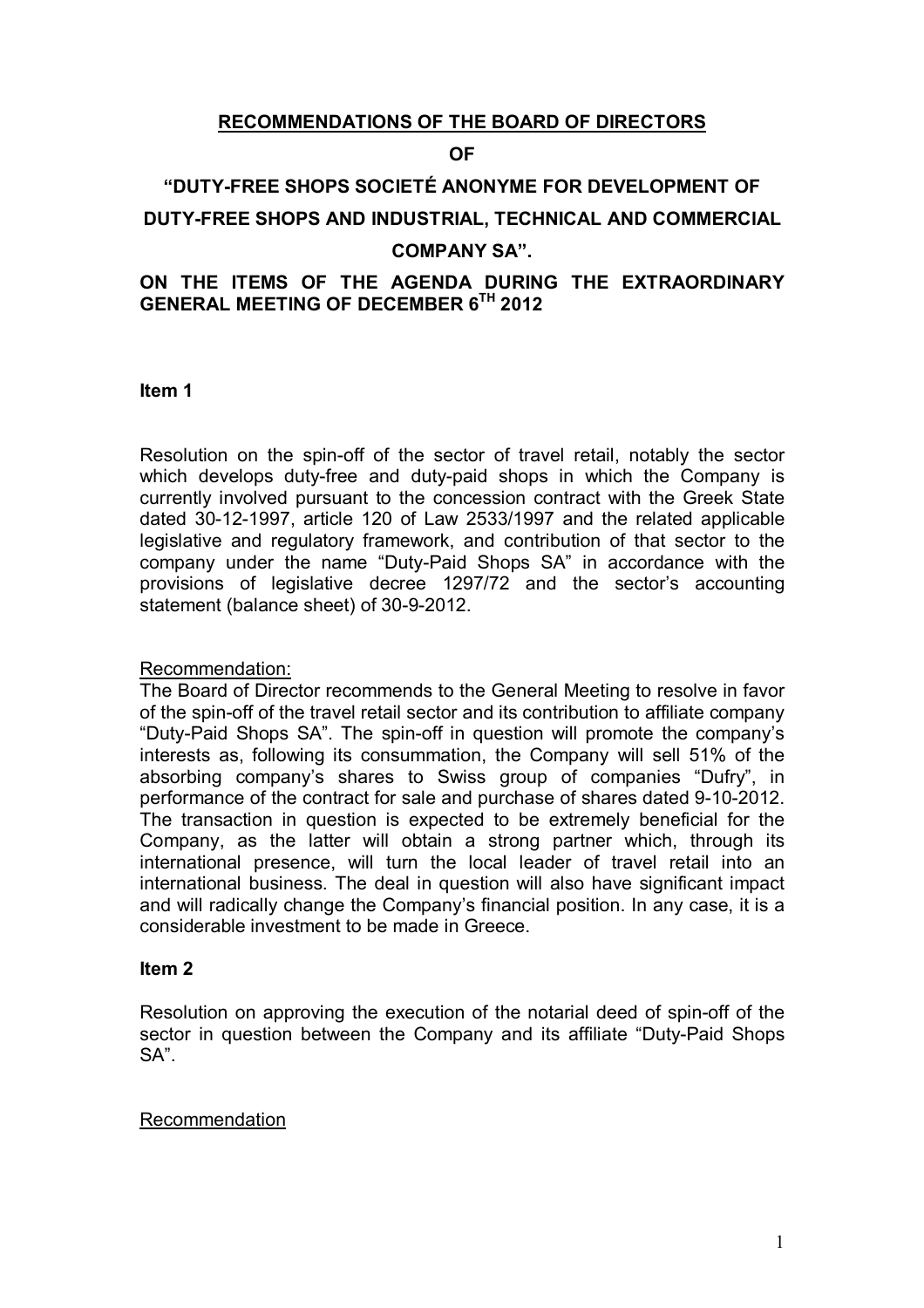The Board of Directors recommends to the General Meeting to resolve in favor of execution of the notarial deed of spin-off for the reasons mentioned under item 1 above.

# **Item 3**

Authorization to the Board of Directors to take all necessary action and deed or make any statement for consummation of the spin-off, and appointment of representative of the Company to attend the execution of the notarial deed of spin-off of the sector and contribution of same to affiliate "Duty-Paid Shops SA" before a Notary Public.

# **Recommendation**

The Board of Directors recommends that the Board be authorized to take all necessary action and deed or make any statement for consummation of the spin-off, as well as to appoint a representative of the Company to attend the execution of the notarial deed of spin-off of the sector and contribution of same to affiliate "Duty-Paid Shops SA" before a Notary Public.

# **Item 4**

Approval of Evaluation Report dated 12.11.2012 regarding the assets of the sector to become subject to spin-off pursuant to article 9 of codified law 2190/1920, issued by chartered accountants-auditors Panagiotis Vroustouris, with reg nr. 12921 and Dimitrios Drossos with reg. nr. 31371, both of them members of Auditing Firm "ENEL SA".

# Recommendation

The Board of Directors recommends to the General Meeting to approve the above evaluation report.

# **Item 5**

Approval of all acts, deeds and statements of the Board of Directors, agents and attorneys to date regarding the spin-off of the sector and the transfer of 51% of the shares of affiliate company "DUTY-PAID SHOPS SA" to Swiss group of companies Dufry AG.

# Recommendation

For the reasons mentioned above, the Board of Directors recommends to the General Meeting to approve all acts, deeds and statements of the Board of Directors, agents and attorneys regarding the spin-off of the sector and the transfer of 51% of the shares of affiliate company "DUTY-PAID SHOPS SA" to Swiss group of companies Dufry AG.